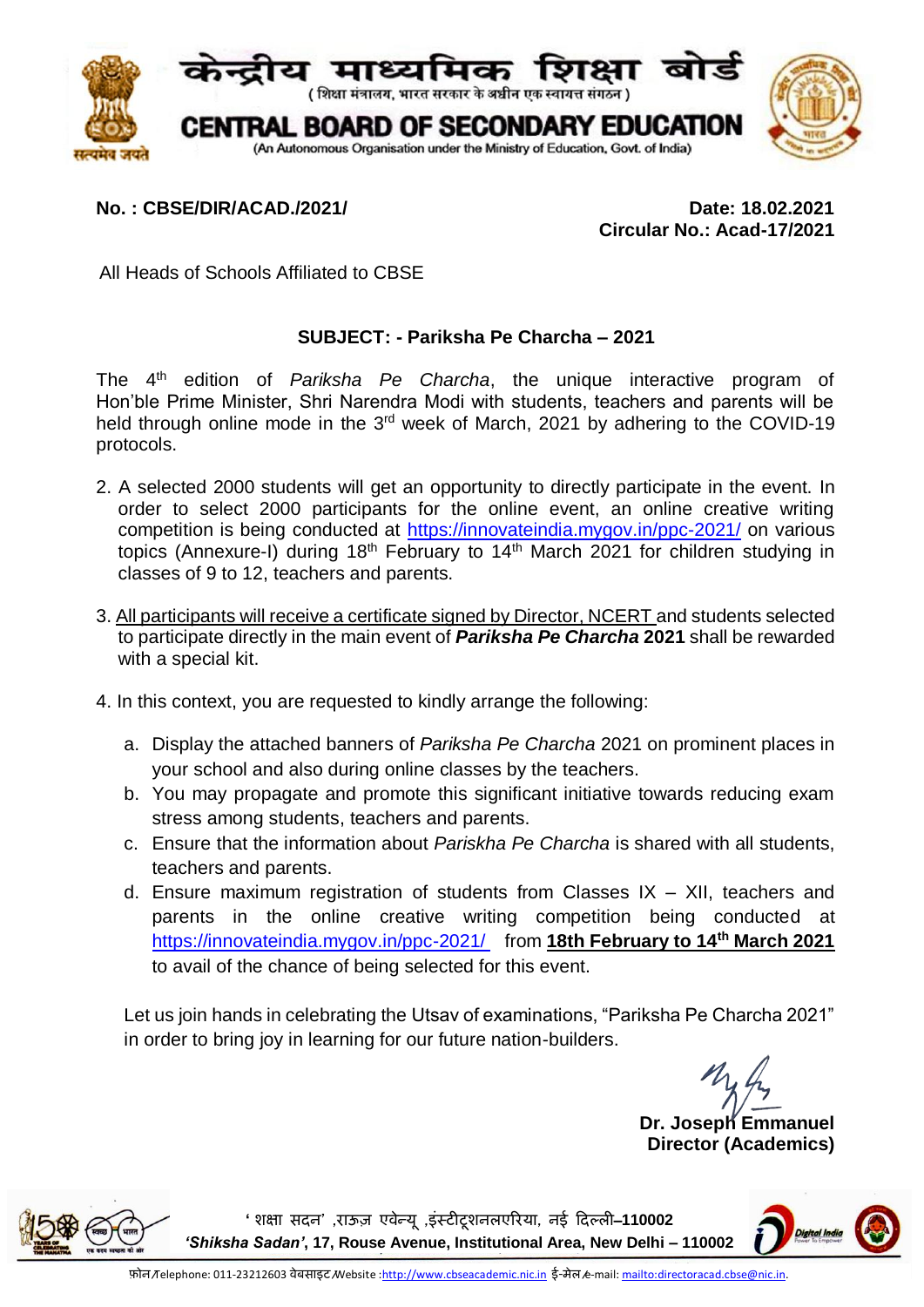

## **Copy to the respective Heads of Directorates, Organizations and Institutions as indicated below with a request to disseminate the information to all the schools under their jurisdiction:**

**1.** The Commissioner, Kendriya Vidyalaya Sangathan, 18-Institutional Area, Shaheed Jeet Singh Marg, New Delhi-16

**2**. The Commissioner, Navodaya Vidyalaya Samiti, B-15, Sector-62, Institutional Area, Noida201309

**3**. The Director of Education, Directorate of Education, Govt. of NCT of Delhi, Old Secretariat, Delhi-110 054

**4**. The Director of Public Instructions (Schools), Union Territory Secretariat, Sector 9, Chandigarh-160017

**5**. The Director of Education, Govt. of Sikkim, Gangtok, Sikkim –737101

**6**. The Director of School Education, Govt. of Arunachal Pradesh, Itanagar –791 111

**7.** The Director of Education, Govt. of A&N Islands, Port Blair – 744101

**8.** The Director of Education, S.I.E., CBSE Cell, VIP Road, Junglee Ghat, P.O. 744103, A&N Island

**9.** The Director, Central Tibetan School Administration, ESSESS Plaza, Community Centre, Sector 3, Rohini

- **10.** The Additional Director General of Army Education, A –Wing, Sena Bhawan, DHQ, PO, New Delhi-110001
- **11**. The Secretary AWES, Integrated Headquarters of MoD (Army), FDRC Building No.
- 202,Shankar Vihar(Near APS), Delhi Cantt-110010

**12.** The Under Secretary (EE-1), MHRD, Govt. of India, Department of SE&L, Shastri Bhawan, New Delhi-01

**13.** All Regional Directors/Regional Officers of CBSE with the request to send this circular to all the Heads of the affiliated schools of the Board in their respective regions

- **14**. All Joint Secretary/ Deputy Secretary/ Assistant Secretary / Analyst, CBSE
- **15.** All Head(s)/ In-Charge(s), Centre of Excellence, CBSE
- **16.** In charge IT Unit with the request to put this circular on the CBSE Academic website
- **17.** In-Charge, Library
- **18.** The Head (Media & Public Relations), CBSE
- **19.** DS to Chairman, CBSE
- **20**. SPS to Secretary, CBSE
- **21.** SPS to Director (Academics), CBSE
- **22.** SPS to Director (Information Technology), CBSE
- **23.** SPS to Controller of Examinations, CBSE
- **24.** SPS to Director (Skill Education and Training), CBSE
- **25.** SPS to Director (CTET), CBSE
- **26.** SPS to Director (Professional Examinations), CBSE
- **27.** SPS to Director (EDUSAT), CBSE
- **28.** Record File



**'शिक्षा सदन' ,राऊज़ एवन्े य , ू इंस्टीटूिनलएररया, नई ददल्ली**–**110002**  *'Shiksha Sadan'***, 17, Rouse Avenue, Institutional Area, New Delhi – 110002**

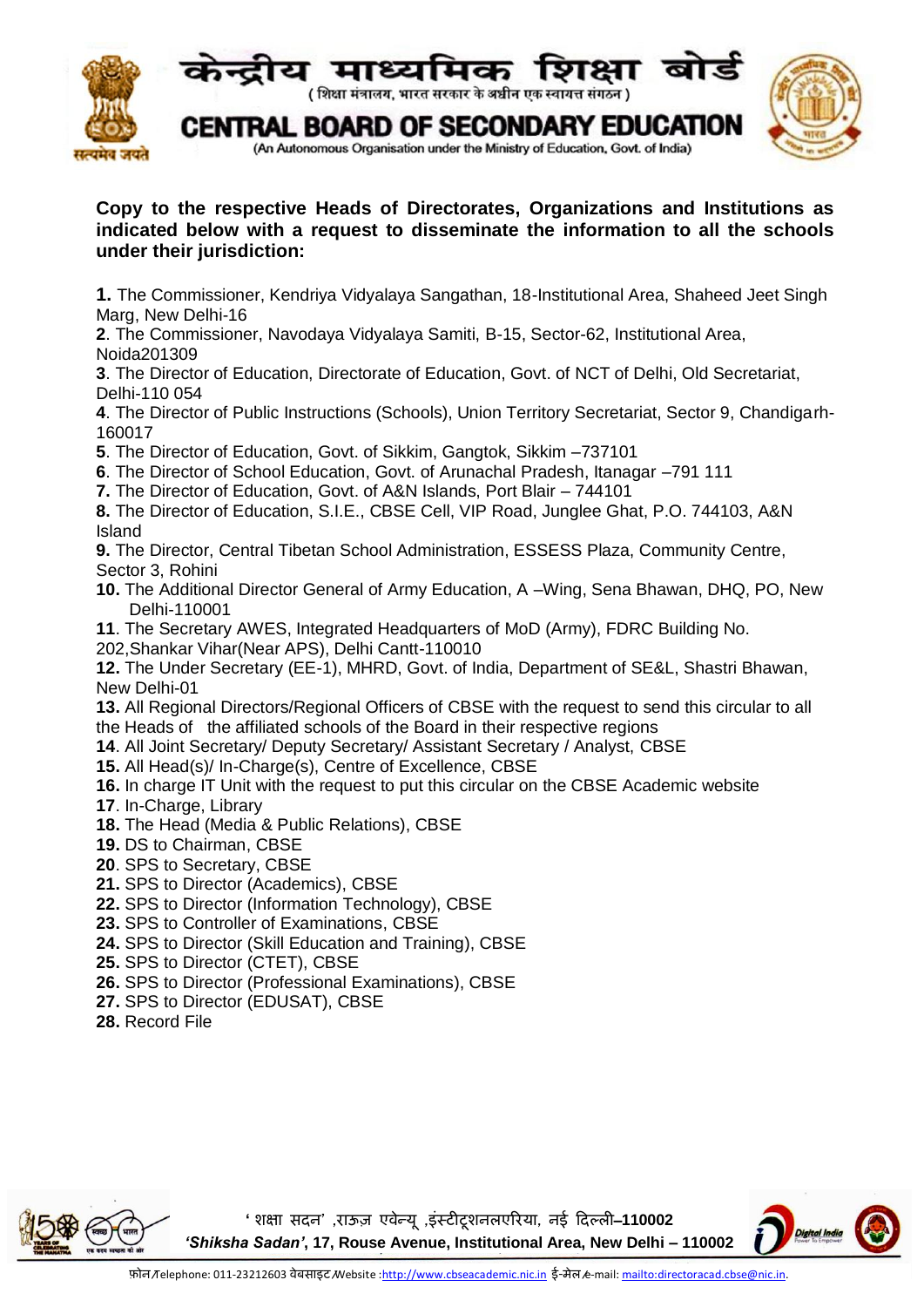

#### **Annexure – I**

# **Topics for Creative Writing Competition on MyGov.in**

### **FOR STUDENTS:**

**Topic 1:** Exams like festivals, celebrate them

**Activity**: Draw a scene depicting a festival around your favorite subject. (Upload your painting in .jpeg or .pdf format, Maximum file size allowed is 4 MB)

**Topic 2:** India is Incredible, Travel and Explore

- **Activity:** Imagine your friend visits your city for three days. What memories would you create for him or her in each of the following categories:
	- Places to See.
	- Food to Relish.
	- Experience to remember.

**Topic 3:** As one Journey Ends, Another Begins **Activity:** Describe the most memorable experiences of your school life.

**Topic 4:** Aspire, Not to Be, but to Do

**Activity:** If there was no restriction on resources or opportunities, what would you do for society and why? Submit a write up

**Topic 5:** Be Grateful

**Activity:** Write 'Gratitude Cards' for those whom you are grateful to.

## **FOR TEACHERS:**

**Topic:** Online Education System – Its benefits and how it can be improved further.

## **FOR PARENTS:**

**Topic 1:** Your Words Make Your Child's World – Encourage, As You Have Always Done **Activity:** Write a story about the vision you share with your child for his or her future. Let your child write the first sentence. Then you write the next and so on.

**Topic 2:** Be Your Child's Friend – Keep Depression Away **Activity:** Write a postcard to your child and let him or her know why they are special.



**'शिक्षा सदन' ,राऊज़ एवन्े य , ू इंस्टीटूिनलएररया, नई ददल्ली**–**110002**  *'Shiksha Sadan'***, 17, Rouse Avenue, Institutional Area, New Delhi – 110002**